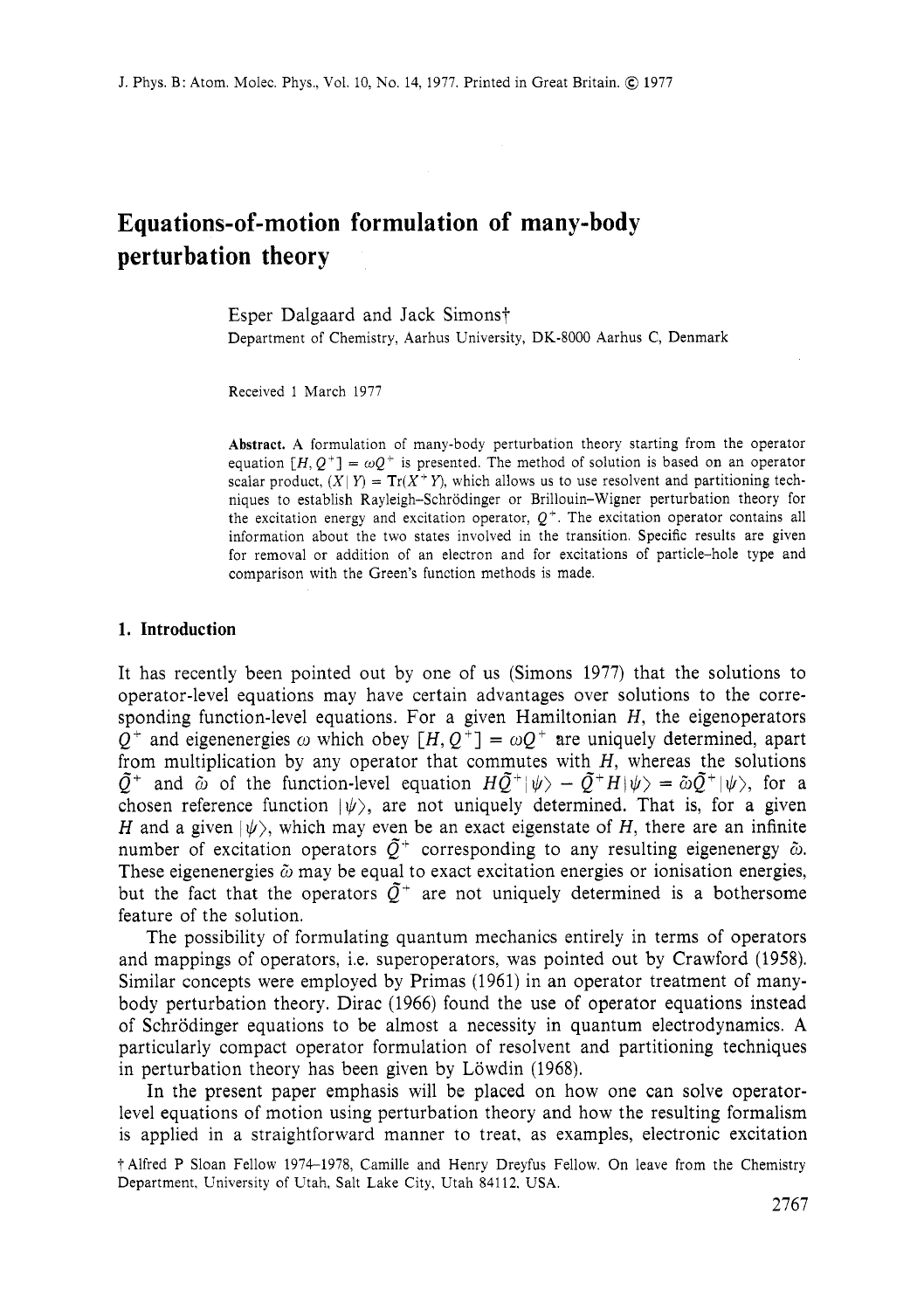and ionisation processes in atoms and molecules. In *3* 2 the derivation of our working equations is achieved through the introduction of an operator scalar product which fulfils all of the mathematical requirements and, hence, permits us to use the concepts of projection onto a particular operator and its orthogonal complement. General expressions are given for the *n*th-order excitation energies and excitation operators in terms of the perturbation operator *V* and a specific zeroth-order reference operator. In 93 we demonstrate how this perturbative treatment can be applied to problems of electronic ionisation which, in zeroth order, are described by the addition (or removal) of a single electron to (or from) a spin orbital. Specific results are given for the electron affinities (or ionisation potentials) through third order and comparison with results from Green's function theory and Rayleigh-Schrodinger perturbation theory is made. Section **4** contains an analogous treatment and discussion of electronic excitations which, in zeroth order, are described as promotion of a single electron from an occupied spin orbital to an unoccupied orbital. Our concluding remarks together with a review of the results are given in **45.** 

#### **2. General formalism**

We consider the equation of motion for an excitation operator,  $O^+$ , in the form

$$
[H, Q^+] = \omega Q^+.
$$

It is natural to expect that there will be solutions to equation (1) which are power series in a perturbation parameter, i.e.

$$
Q^{+} = Q_{0}^{+} + Q_{1}^{+} + Q_{2}^{+} + \dots
$$
  
\n
$$
\omega = \omega_{0} + \omega_{1} + \omega_{2} + \dots
$$
\n(2)

when the Hamiltonian is a sum of a zeroth-order term and a perturbation:

$$
H = H_0 + V. \tag{3}
$$

Introducing equations (2) and (3) in (1) and collecting terms of the same order in *V*, we find a set of Rayleigh–Schrödinger perturbation theory equations

$$
(\hat{H}_0 - \omega_0)Q_0^+ = 0 \tag{4}
$$

$$
(\hat{H}_0 - \omega_0)Q_1^+ = (\omega_1 - \hat{V})Q_0^+
$$
 (5)

$$
(\hat{H}_0 - \omega_0)Q_2^+ = \omega_2 Q_0^+ + (\omega_1 - \hat{V})Q_1^+
$$
\n(6)

The superoperator notation  $\hat{H}_0 X = [H_0, X]$  and  $\hat{V} X = [V, X]$  for any operator *X*, is used (Goscinski and Lukman 1970).

The methods which one might use in order to solve these equations are completely analogous to the treatments of the same equations in ordinary perturbation theory for state vectors. However, both the resolvent and the expansion techniques are based on the existence of a scalar product defined on the particular state-vector space. Thus, we need a similar concept here. The operator scalar product employed by Goscinski and Lukman (1970) in propagator theory will not serve our purpose, because we want to avoid any reference to a particular state, and because it does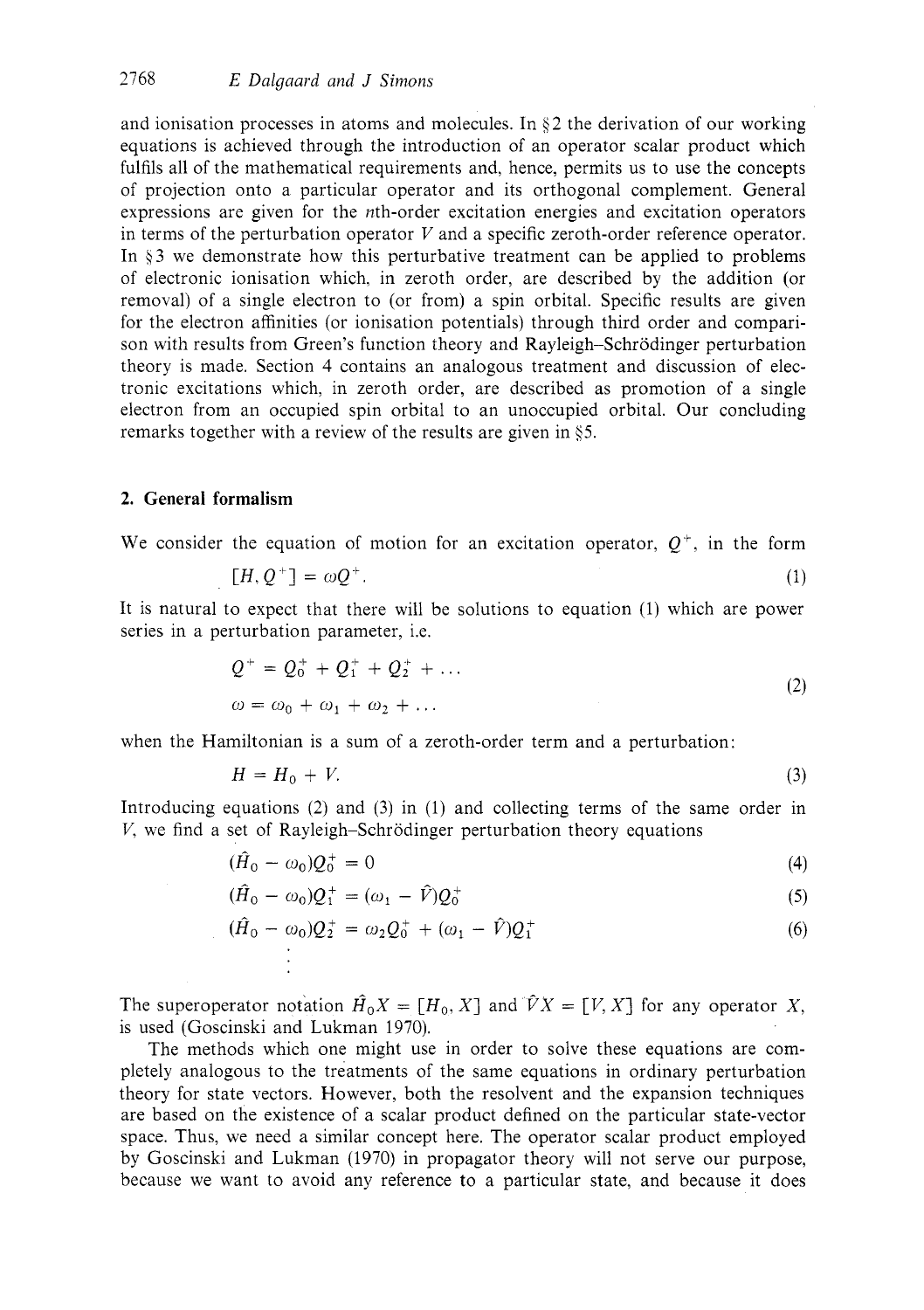not provide any means of deciding whether two operators are identical or not (i.e.  $(X-Y|X-Y) = 0$  is not necessary and sufficient for  $X = Y$ ). Instead our development will be based on the following definition of the scalar product,  $(X|Y)$ , between two operators *X* and *Y* (Crawford 1958, Primas 1961, Banwell and Primas 1963, Lowdin 1976)

$$
(X \mid Y) = \operatorname{Tr}(X^+ Y). \tag{7}
$$

It is readily checked that this scalar product fulfils the mathematical axioms of a scalar product, namely

$$
(X | Y_1 c_1 + Y_2 c_2) = (X | Y_1) c_1 + (X | Y_2) c_2 \tag{8}
$$

$$
(X \mid Y) = (Y \mid X)^* \tag{9}
$$

$$
(X \mid X) \geqslant 0 \tag{10}
$$

and

$$
(X|X) = 0 \Longleftrightarrow X = 0. \tag{11}
$$

It is equation (11) which permits us to test whether two operators are equal. **A**  solution of the equations  $(4)-(6)$  may now be established in the normal way. Assume that the unperturbed excitation energy,  $\omega_0$ , and excitation operator,  $Q_0^+$ , are known and that  $\omega_0$  is non-degenerate. Equation (5) implies that

$$
(Q_0^+ | \hat{H}_0 - \omega_0 | Q_1^+) = (Q_0^+ | \omega_1 - \hat{V} | Q_0^+).
$$
 (12)

Since

$$
(Q_0^+ | \hat{H}_0 | Q_1^+) = \text{Tr}(Q_0 [H_0, Q_1^+]) = -\text{Tr}(Q_1^+ [H_0, Q_0]) = \omega_0 (Q_0^+ | Q_1^+) \tag{13}
$$

we see that the first-order correction to the excitation energy is

$$
\omega_1 = (Q_0^+ | \hat{V} | Q_0^+ ) / (Q_0^+ | Q_0^+ ). \tag{14}
$$

In the following we will always assume that

$$
(Q_0^+|Q_0^+)= (Q_0^+|Q^+)=1
$$
\n(15)

i.e. we adopt the intermediate normalisation condition. In order to proceed in a manner corresponding to the resolvent technique (Löwdin 1968) we define a superoperator projector,  $\hat{\Pi}_0$ , for the orthogonal complement of  $Q_0^+$ . Formally we may write

$$
\hat{\Pi}_0 = 1 - Q_0^+(Q_0^+).
$$
\n(16)

Two important properties of this operator are

$$
\widehat{\Pi}_0 \mathcal{Q}_0^+ = 0 \tag{17}
$$

and

$$
\left[\hat{H}_0, \hat{\Pi}_0\right] = 0. \tag{18}
$$

A formal solution of equation (5) for the first-order correction to the excitation operator may now be expressed as

$$
Q_1^+ = (\omega_0 - \hat{H}_0)^{-1} \hat{\Pi}_0 \hat{V} Q_0^+
$$
 (19)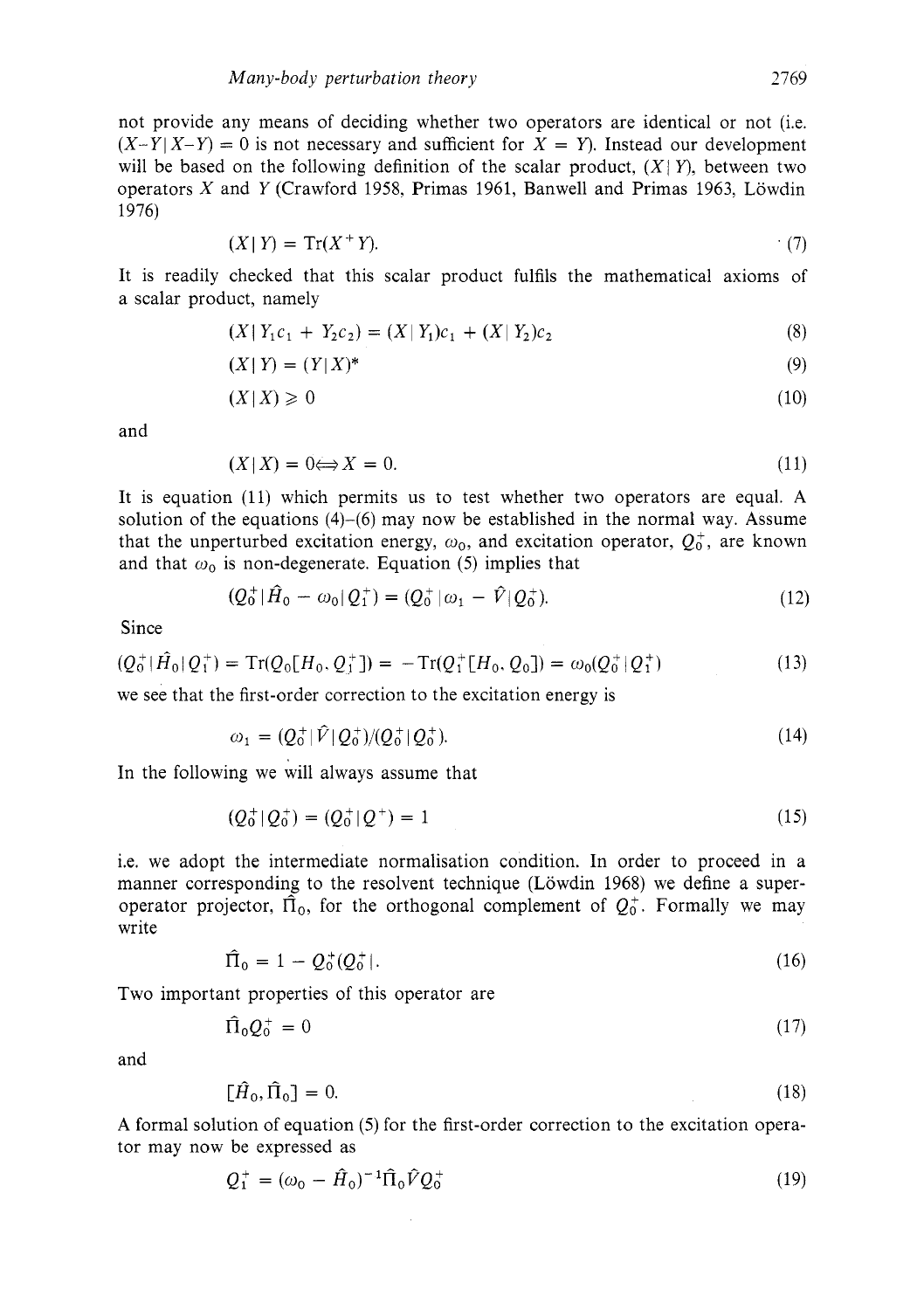but in the applications in the following sections it will prove at times more convenient to use an integral representation

$$
Q_1^+ = -\frac{i}{2} \int_{-\infty}^{\infty} dt \operatorname{sgn}(t) \exp\left[i(\omega_0 - \hat{H}_0)t\right] \hat{\Pi}_0 \hat{V} Q_0^+.
$$
 (20)

The precise definition of the sign function sgn *(t),* appearing in this equation will here be chosen to be

$$
sgn(t) = \lim_{n \to 0} \begin{cases} -e^{|\eta|t} & \text{when } t < 0\\ e^{-|\eta|t} & \text{when } t \ge 0. \end{cases} \tag{21}
$$

Similarly we find the general expression for the *n*th-order correction to the excitation energy and excitation operator as

$$
\omega_n = (Q_0^+ | \hat{V} | Q_{n-1}^+) \tag{22}
$$

and

$$
Q_n^+ = (\omega_0 - \hat{H}_0)^{-1} \hat{\Pi}_0 \left( \hat{V} Q_{n-1}^+ - \sum_{j=1}^{n-1} \omega_{n-j} Q_j^+ \right) \tag{23}
$$

respectively. Equations (22) and (23) are, of course, identical in form to the results of ordinary, non-degenerate Rayleigh-Schrodinger perturbation theory. **A** Brillouin-Wigner form of perturbation theory might similarly be derived, e.g. by means of the partitioning of Löwdin (1968).

In the applications to removal or addition of an electron, and to particle-hole-type excitations, described in the next two sections, the unperturbed excitations will be degenerate when the zeroth-order Hamiltonian is taken to be  $H_0 = \sum \epsilon_n n_i$ . Here the number operator for the spin orbital labelled  $r$  is denoted  $n_r$ . The degeneracy arises because  $H_0$  commutes with any function of number operators. Consider e.g. the choice  $Q_0^+ = a_k^+ a_l$ , so that  $\hat{H}_0 Q_0^+ = (\epsilon_k - \epsilon_l) Q_0^+$ . The operator  $\tilde{Q}^+ = a_k^+ a_l n_r n_r \dots$  obeys the same equation, since

$$
\hat{H}_0 \tilde{Q}_0^+ = (\hat{H}_0 Q_0^+ ) n_r n_r \ldots = (\epsilon_k - \epsilon_l) \tilde{Q}_0^+.
$$

Thus there will be a manifold of operators satisfying equation (4). **A** complete characterisation of the degeneracy, which arises in this manner, may be achieved by choosing the degenerate operators so as to correspond to excitations from different unperturbed initial states, which can be specified by a set of spin-orbital occupation numbers *fi(s).* The projectors onto these states can be represented as

$$
P_s^0 = (-1)^N \Pi_r [1 - n_r - f_r(s)] \qquad N = \sum_r f_r(s). \tag{24}
$$

A superoperator,  $\hat{P}_s^0$ , is defined by the relation

$$
\hat{P}_s^0 X = X P_s^0 \tag{25}
$$

for any operator X. With the operator scalar product of equation (7),  $\hat{P}_s^0$  is Hermitian and

$$
(\hat{P}_s^0)^2 = \hat{P}_s^0 \tag{26}
$$

so that also  $\hat{P}_s^0$  is a projector. When the unperturbed Hamiltonian is taken to be  $H_0 = \sum \epsilon_r n_r$ , we have

$$
\left[\hat{H}_0, \hat{P}_s^0\right] = 0\tag{27}
$$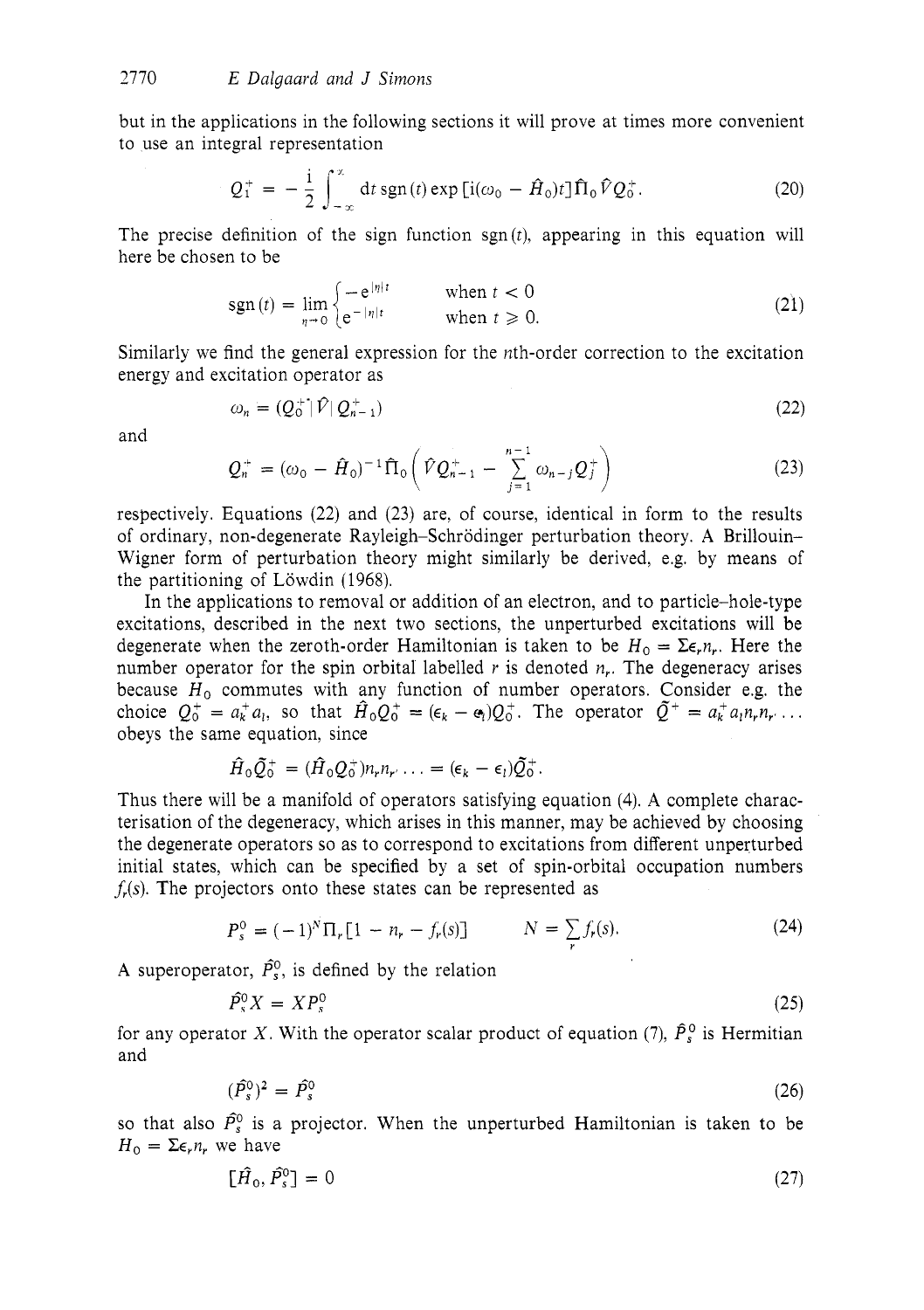i.e.  $\hat{P}_s^0$  describes a symmetry of the superoperator  $\hat{H}_0$ . The set of operators  $\{\hat{P}_s^0\}$ is complete in the sense that

$$
\Sigma \hat{P}_s^0 = \hat{1}.\tag{28}
$$

We will choose the unperturbed excitation operators to be symmetrised so that

$$
\hat{P}_s^0 Q_0^+(s) = \delta_{ss'} Q_0^+(s).
$$
\n(29)

A few possible representations of the  $O_0^+(s)$  corresponding to removal of an electron, addition of an electron, and to a particle-hole-type excitation are:

$$
Q_0^+(s) = \begin{cases} a_h P_s^0 \\ a_p^+ P_s^0 \\ a_p^+ a_h P_s^0 \end{cases}
$$
 (30)

where *p* and *h* label orbitals whose occupation numbers are  $f_p(s) = 0$  and  $f_p(s) = 1$ , respectively. When evaluating scalar products involving these operators, the following relations are useful

$$
Q_0^+(s)Q_0^+(s') = 0 \tag{31}
$$

$$
Q_0(s) Q_0^+(s') = \delta_{ss'} P_s^0
$$
\n(32)

$$
Q_0^+(s)Q_0(s') = \delta_{ss'} \times \begin{cases} a_h P_s^0 a_h \\ a_p^+ P_s^0 a_p \\ a_p^+ a_h P_s^0 a_h^+ a_p. \end{cases}
$$
(33)

In solving the above perturbation equations,  $(4)-(6)$ , a form of degenerate perturbation theory has to be applied because the unperturbed projectors  $\hat{P}_s^0$  do not commute with  $\hat{V}$  and hence the perturbed excitation operators  $Q^+(s)$  will not obey equation (29). The degeneracy is lifted in first order, however, and the operators given by equation (30) are the correct zero-order combinations of degenerate operators since

$$
(Q_0^+(s')|\hat{V}|Q_0^+(s)) = \delta_{ss'}\omega_1(s) \tag{34}
$$

as a consequence of equations (32) and (33). In the following treatment of this degenerate problem, we will keep the normalisation condition as given by equation (15), which now reads

$$
(Q_0^+(s))Q^+(s) = 1.
$$
\n(35)

**As** discussed by, for instance, Condon and Shortley (1935) we may proceed in either of two different ways in order to obtain the perturbative solution for  $Q^+(s)$ . We could redefine  $\hat{H}_0$  and  $\hat{V}$  so as to remove the degeneracy in zero order. A particular way of doing this is to define

$$
\hat{H}_0^1 = \hat{H}_0 + \sum_{s''} Q_0^+(s'')\omega_1(s'') (Q_0^+(s'')| \tag{36}
$$

and

$$
\hat{V}^1 = \hat{V} - \sum_{s''} Q_0^+(s'')\omega_1(s'') (Q_0^+(s'')) \tag{37}
$$

where s" runs over the degenerate manifold, so that the new reference excitation energies, which are of first order in  $\hat{V}$  but zero order in  $\hat{V}$ <sup>1</sup>, would be

$$
\omega_0^1(s) = \omega_0 + \omega_1(s). \tag{38}
$$

А.М.Р.00. 10-14 - в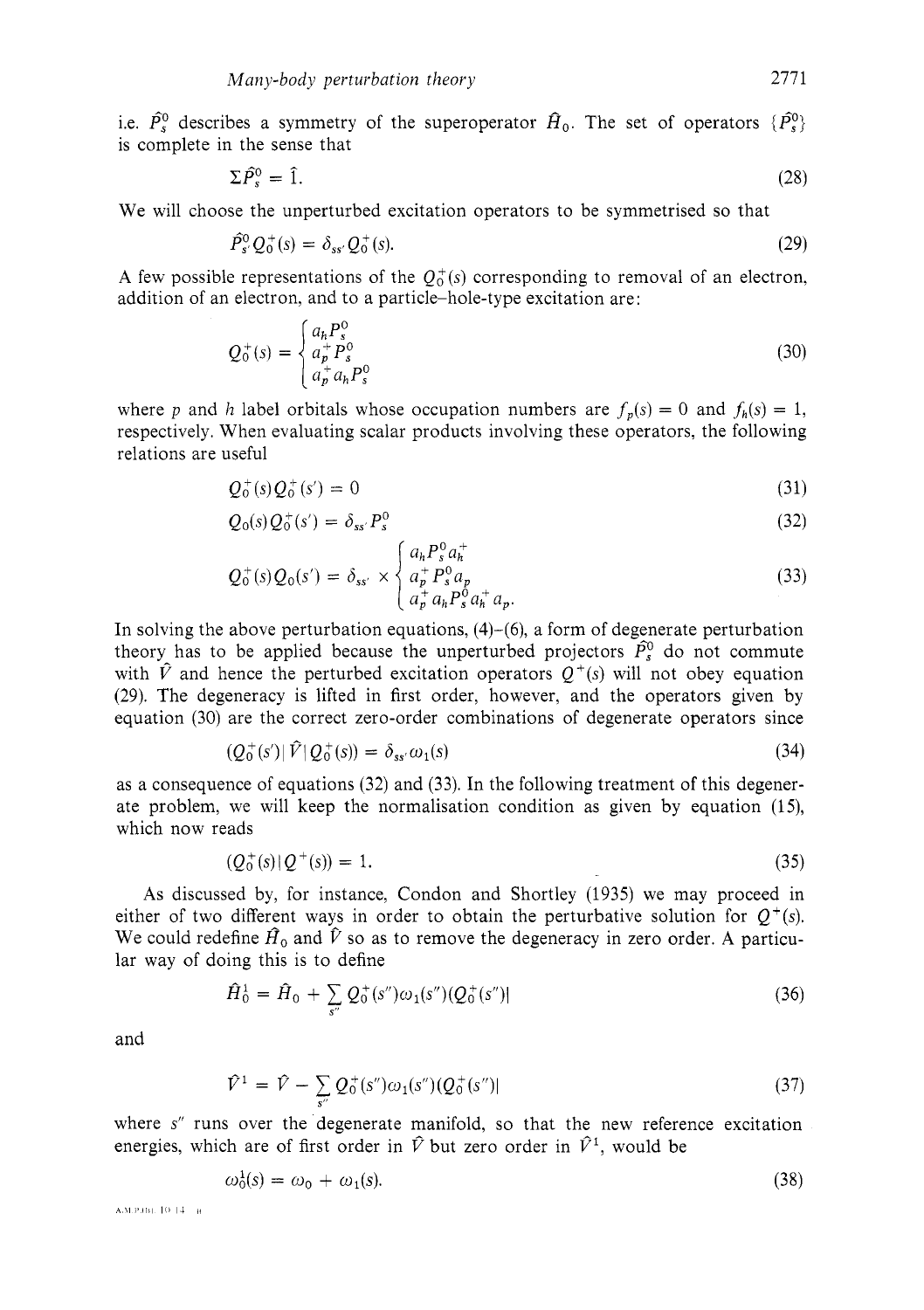The non-degenerate perturbation theory, described above, could then be applied directly.

Another procedure is to solve the Rayleigh-Schrodinger perturbation theory equations successively in the following manner. Assume that the corrections  $Q_1^+(s)$ , ...  $Q_{n-1}^{+}(s)$  have been found. The equation

$$
(\hat{H}_0 - \omega_0) Q_n^+(s) = \sum_{j=0}^{n-2} \omega_{n-j}(s) Q_j^+(s) + (\omega_1(s) - \hat{V}) Q_{n-1}^+(s)
$$
(39)

has solutions only if the right-hand side is orthogonal to all  $Q_0^+(s')$ , and we assume that this condition is fulfilled. Using the projector onto the complement of the degenerate manifold  $\{Q_0^+(s')\},\$ 

$$
\hat{\Pi}_0 = \hat{1} - \sum_{s''} Q_0^+(s'') (Q_0^+(s'')) \tag{40}
$$

we write  $Q_n^+(s)$  as

$$
Q_n^+(s) = \hat{\Pi}_0 Q_n^+(s) + \sum_{s'' \neq s} \kappa_n(s'') Q_0^+(s''). \tag{41}
$$

The term for which  $s'' = s$  is excluded because  $(Q_0^+(s))Q_n^+(s) = 0$ . Only the first part,  $\hat{\Pi}_0 Q_n^+(s)$ , can be determined from equation (39). The coefficient  $\kappa_n(s'')$  can be derived uniquely from the requirement that the right-hand side of the next higher order equation,

$$
(\hat{H}_0 - \omega_0) Q_{n+1}^+(s) = \sum_{j=0}^{n-1} \omega_{n+1-j}(s) Q_j^+(s) + (\omega_1(s) - \hat{V}) Q_n^+(s) \tag{42}
$$

also belongs to the complement of the degenerate manifold. We find, using equation (41) in equation (42), that for  $n \ge 2$ 

$$
\kappa_n(s'') = \left( \left( Q_0^+(s'') \,|\, \hat{V}\hat{\Pi}_0 \,|\, Q_n^+(s) \right) - \sum_{j=1}^{n-1} \omega_{n+1-j}(s) \kappa_j(s'') \right) \left( \omega_1(s) - \omega_1(s'') \right)^{-1} \tag{43}
$$

and that  $\kappa_1(s'')$  vanishes identically.

Thus, the  $\hat{\Pi}_0 Q_n^+(s)$  component is obtained from equation (23) and the remainder is given in equation (43). The nth-order excitation energy is still given by equation (22).

Transition moments,

$$
M = \langle s | R | s^* \rangle = \text{Tr}(|s\rangle \langle s | R | s^* \rangle \langle s |) = \text{Tr}(P_s R Q^+(s))
$$

corresponding to the excitation described by the operator  $Q^+(s)$ , as well as the properties of the initial state  $|s\rangle$  and the final state  $|s^*\rangle$ , may also be calculated to any desired order in the perturbation within the present formalism. To this end we need the perturbed projector  $P_s$ , which commutes with the total Hamiltonian and has the property

$$
\hat{P}_s Q^+(s') \equiv Q^+(s')P_s = \delta_{ss'} Q^+(s'). \tag{44}
$$

One might attempt to calculate *P,* by means of an expansion in powers of the perturbation **I/.** We would then get a set of perturbation theory equations for the corrections to  $P_s^0$  and the 'excitation energy' would be zero through all orders. Equation (1) does not have a unique solution when *o* equals zero, however, not even when the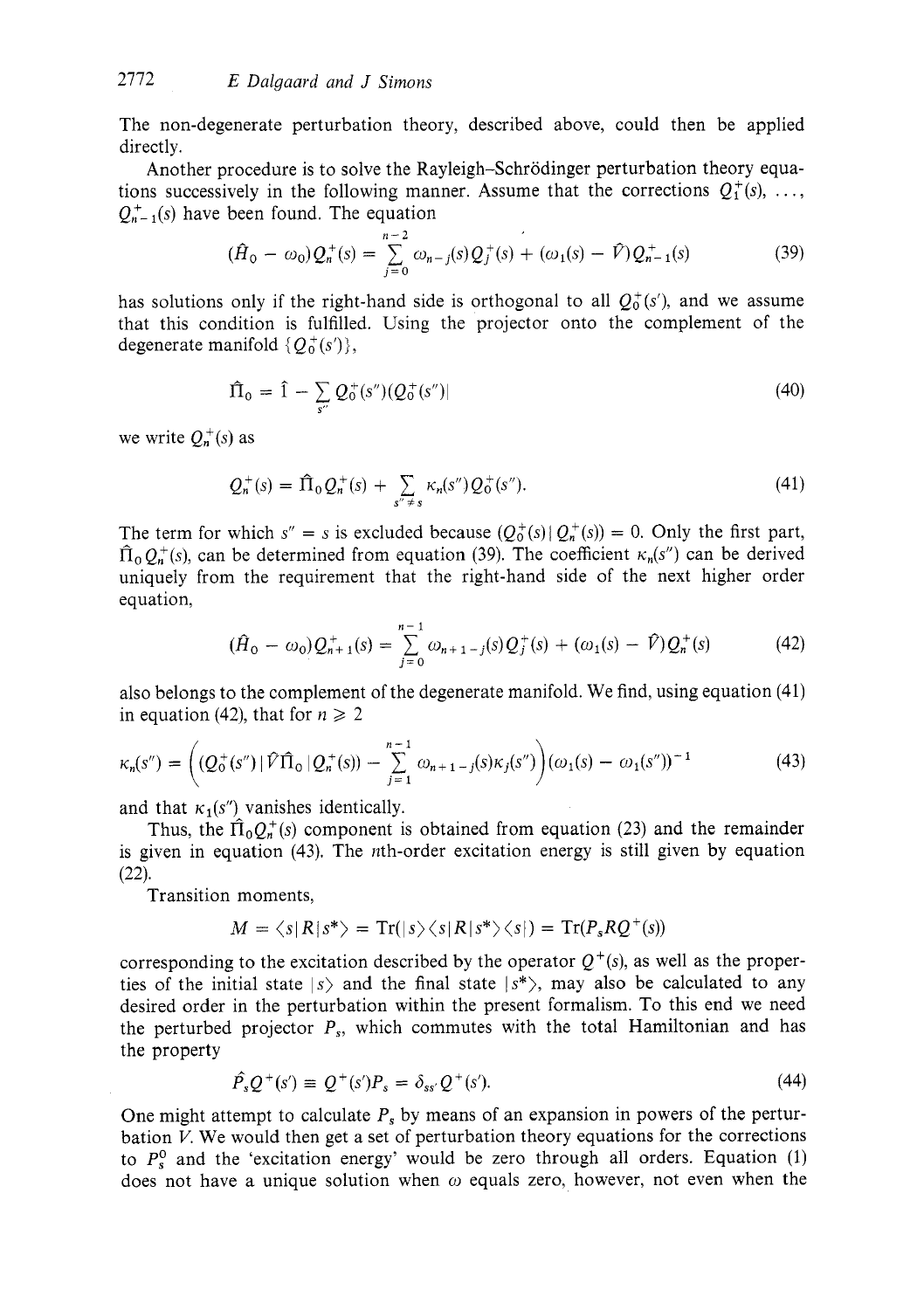normalisation condition  $(P_s^0 | P_s) = 1$  is invoked. Thus instead, we choose to express the projector  $P_s$  in terms of the excitation operator  $Q^+(s)$  as

$$
P_s = \frac{Q(s)Q^+(s)}{\operatorname{Tr}(Q(s)Q^+(s))}.\tag{45}
$$

If  $Q^+(s)$  is correct through nth order, equations (44) and (45) will hold through this order only.

The transition moment, *M,* for the transition we are studying is now given by

$$
M = (P_s | R | Q^+(s))
$$
\n(46)

where *R* denotes, for instance, the dipole moment operator. Similarly the total energies of the initial and final state are

$$
E(s) = (P_s|H)
$$
 and  $E(s^*) = (P_s^*|H)$  (47)

where the projector onto the excited state is

$$
P_s^* = \frac{Q^+(s)Q(s)}{\operatorname{Tr}(Q^+(s)Q(s))}.
$$

Thus it is apparent that the excitation operator  $Q^+(s)$  contains all information about both the initial and the final state of the transition.

### **3. Removal or addition of an electron**

The general manifold of zeroth-order operators  $Q_0^+(s)$  can, according to equation *(30),* be decomposed into orthonormal and non-interacting subsets of eigenoperators of the superoperator  $\hat{N}$ , defined as  $\hat{N}x = \sum_{r} [n_r, x]$  for any operator x, according to their eigenvalues. In this section, we apply the perturbative developments of  $\S$ 2 to those operators  $Q_0^+(s)$  which obey  $\hat{N}Q_0^+(s) = \pm 1Q_0^+(s)$ , i.e. those which involve addition or removal of a single electron from the parent system whose zeroth-order occupation numbers are  $f_r(s)$ .

The unperturbed electronic Hamiltonian and the perturbation are written as

$$
H_0 = \sum_r \epsilon_r n_r \tag{48}
$$

and

$$
V = \frac{1}{2} \sum_{r l r' l'} (r l \mid r' l') a_r^+ a_{r'} a_{l'} a_l - \sum_{r l} v_{r l} a_r^+ a_l
$$
 (49)

where the Mulliken notation is employed for the two-electron integrals. In equation (48), the orbital energies  $\epsilon$ , and the corresponding orbitals  $\phi$ , are assumed to have been obtained from a one-electron Schrodinger equation in which the effective potential  $v$  appears. This potential may be the Hartree-Fock potential corresponding to occupation numbers  $f_k(s)$ :

$$
v_{rl} = \sum_{k} (rl \parallel kk) f_k(s) \tag{50}
$$

where  $(rl | r'l') = (rl | r'l') - (rl' | r'l)$ , or it may be any of several other common one-electron potentials. For example, *U* could be a local exchange potential (Slater 1975),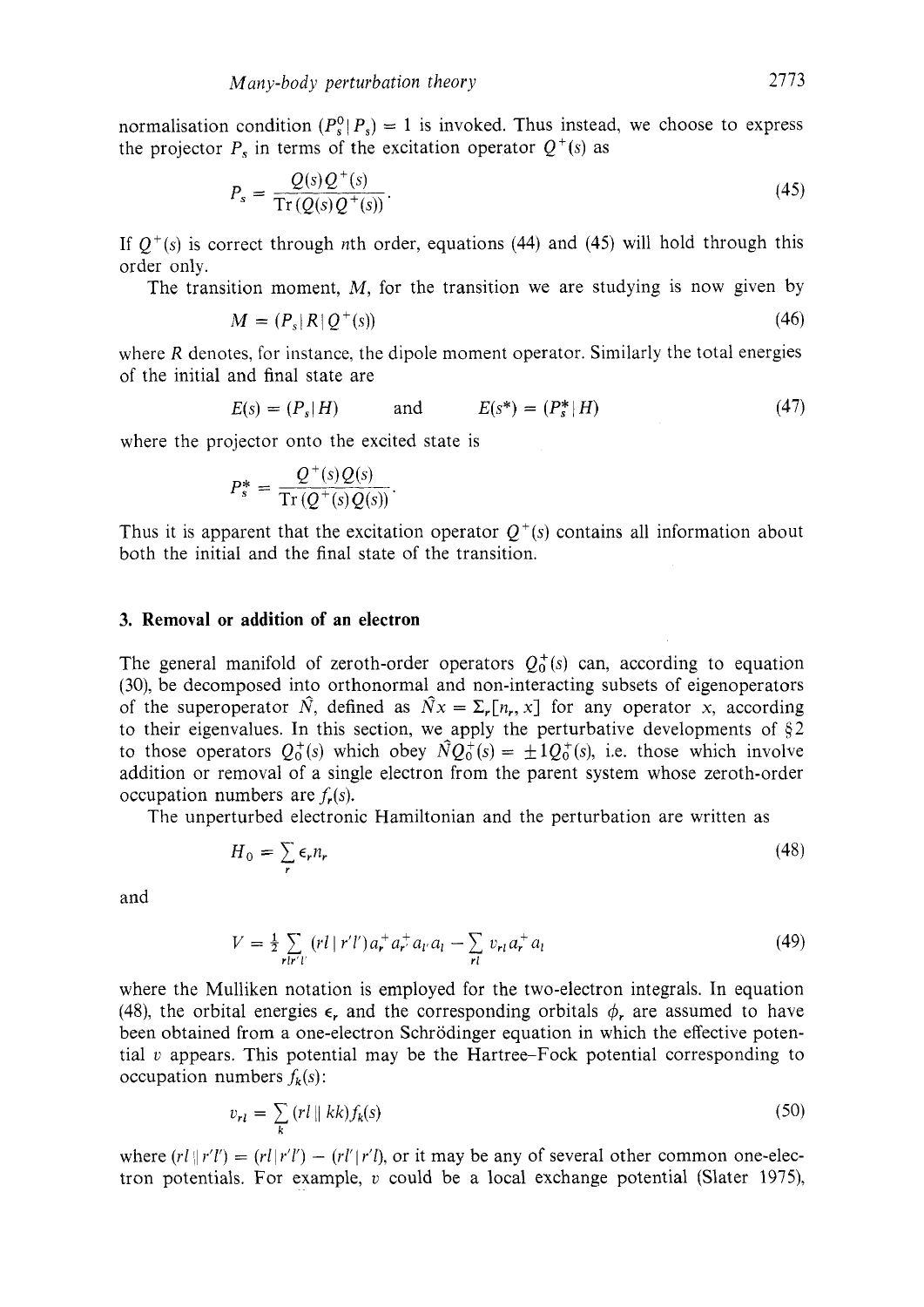one of the so-called  $V^{N-1}$  potentials (Huzinaga *et al* 1973), a pseudopotential (Melius *et a1* 1974), or one of the several varieties of Hartree-Fock potentials.

With the above decomposition of the electronic Hamiltonian, and with the particular zeroth-order ionisation operator  $Q_0^+(s) = a_p^+ P_s^0$  as our chosen reference, we obtain the following first-order correction (equation (14)) to the Koopmans' theorem electron affinity  $(\omega_0(s) = \epsilon_n)$ :

$$
\omega_1(s) = \sum_k (pp \parallel kk) f_k(s) - v_{pp}.
$$
\n(51)

The techniques used to evaluate  $\omega_1(s)$  are illustrated in the appendix. Clearly, if *v* is equal to the Hartree-Fock potential corresponding to the orbital occupation numbers  $f_k(s)$ ,  $\omega_1(s)$  will vanish. However, the other first-order correction,  $\omega_1(s)$ , will not be zero, and, in general,  $\omega_1(s') \neq \omega_1(s'')$  if  $s' \neq s''$ , i.e. the degeneracy of the zerothorder operators is lifted in first order.

The first-order correction to the ionisation operator, which is needed to compute  $\omega_2(s)$  and  $\omega_3(s)$ , is from equation (20)

$$
Q_1^+(s) = -\frac{i}{2} \int_{-\infty}^{\infty} dt \operatorname{sgn}(t) \exp [i(\omega_0 - H_0)t] [V, a_p^+ P_s^0] \exp (iH_0 t) \quad (52)
$$

which can be written more explicitly as

$$
Q_1^+(s) = \left(-\frac{1}{2}\sum_{rr'l'}^{*} (rp \parallel r'l') a_r^+ a_r^+ a_{l'} - \sum_{r} \Delta \tilde{v}_{r} a_r^+ \right) P_s^0
$$
  

$$
- \frac{1}{4} \sum_{rr'l'}^{*} (rl \parallel r'l') a_p^+ \left[a_r^+ a_r^+ a_{l'} a_{l}, P_s^0\right] - \sum_{rl} \Delta \tilde{v}_{rl} a_p^+ \left[a_r^+ a_{l}, P_s^0\right]
$$
(53)

where the \* indicates that neither *r* nor *r'* equals 1' in the first sum and that neither *r* nor *r'* equals *l* or *l'* in the other sum. For notational ease we define

$$
\Delta v_{rl} \equiv \sum_{k} \left( r l \parallel kk \right) f_k(s) - v_{rl} \tag{54}
$$

$$
\Delta \tilde{v}_{rl} \equiv \Delta v_{rl} / (\epsilon_r - \epsilon_l) \tag{55}
$$

$$
(rl \tilde{v}r'l') \equiv (rl \tilde{v}r'l')/(\epsilon_r + \epsilon_{r'} - \epsilon_{l'} - \epsilon_l)
$$
\n(56)

and the quantities  $\Delta \tilde{v}_{rl}$  and  $(rl \tilde{v}/r')$  are defined to be zero whenever the denominator vanishes. To obtain the second-order correction to the ionisation energy we compute

$$
\omega_2(s) = (Q_0^+(s)|\hat{V}|Q_1^+(s))\tag{57}
$$

for which we find

$$
\omega_2(s) = \sum_{\substack{m \le n \\ x}} (pm \sqrt{\pi m}) (n\alpha \sqrt{\pi m} p) + \sum_{\substack{x < \beta \\ m}} (px \sqrt{\pi m} \beta) (\beta m \sqrt{\pi n} p) + \sum_{\substack{x \\ n}} (\beta m \sqrt{\pi m} p) \Delta v_{mx} + \Delta v_{xm} (m\alpha \sqrt{\pi p} p)] + \sum_{l} \Delta \tilde{v}_{pl} \Delta v_{lp}
$$
\n(58)

where the orbitals  $m, n \ (\alpha, \beta)$  have occupation number equal to zero (unity) in the list  $\{f_r(s)\}.$ 

If v is chosen equal to the Hartree-Fock potential  $(v_{HF}(s))$  corresponding to occupancies  $\{f_r(s)\}\$ ,  $\Delta v = 0$  and  $\omega_2(s)$  is equal to the standard second-order Rayleigh-Schrodinger perturbation theory estimate of the ion-neutral energy difference (Pickup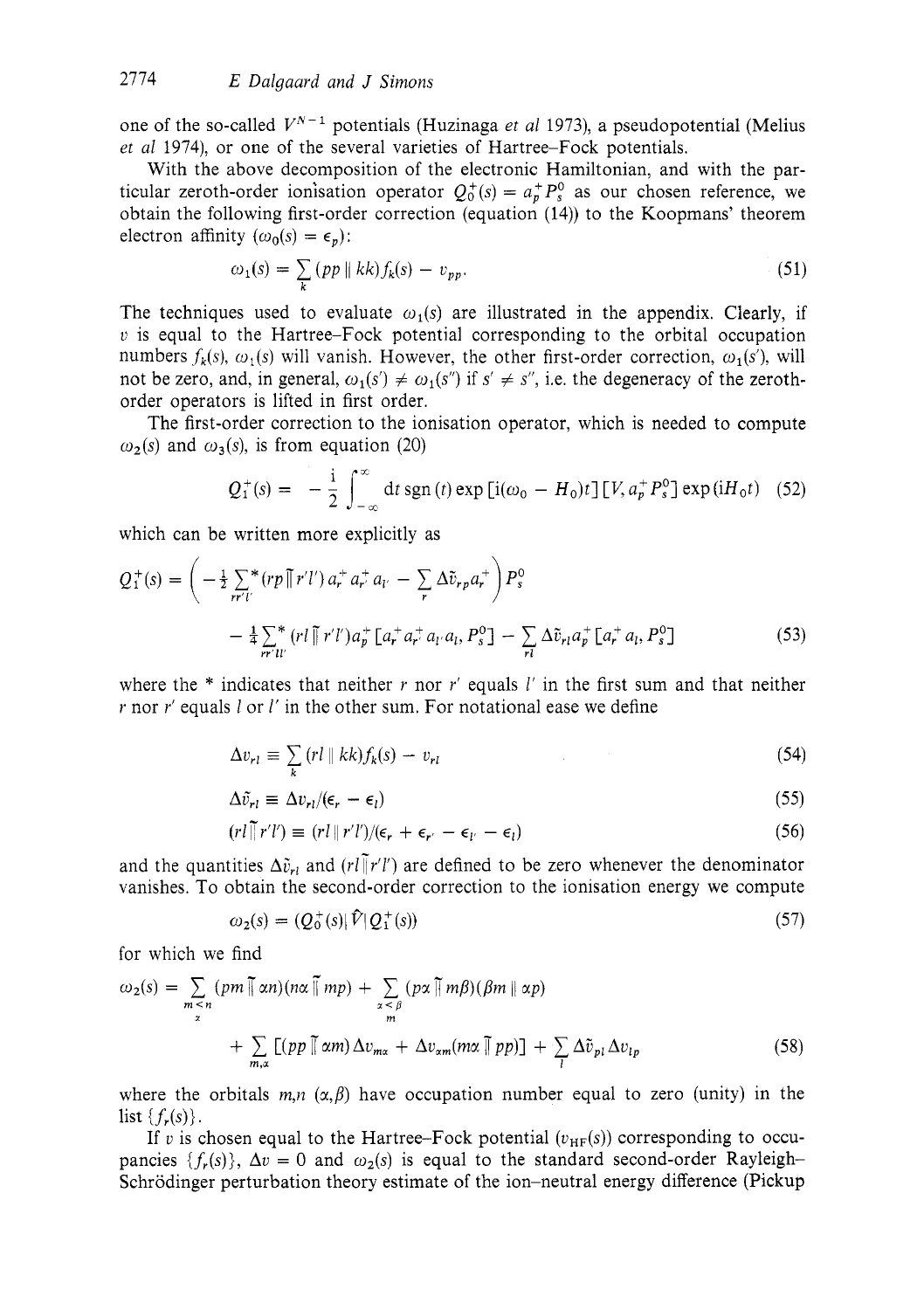and Goscinski 1973). In this case,  $\omega_2(s)$  is also identical to a diagonal element of the second-order part of the self-energy or optical potential evaluated at  $E = \omega_0(s)$ 

$$
\omega_2(s) = \sum_{p,p}^{(2)} (E = \epsilon_p). \tag{59}
$$

For this specific choice of *v*, the other  $\omega_2(s')$  ( $s' \neq s$ ) must still be calculated from equation (58). The more general result given in equation (58) also allows one to compute ionisation energies which are correct through second order for other choices of the potential  $v$  such as those mentioned earlier in this section. Equivalent results were derived diagrammatically by Paldus and Cizek (1975).

To obtain the third-order correction to the above ionisation energy, we must calculate

$$
\omega_3(s) = (Q_0^+(s)|\hat{V}|Q_2^+(s))\tag{60}
$$

which by using equations (5) and (6) can be rewritten in terms of  $Q_{1}^{+}(s)$  as

$$
\omega_3(s) = (Q_1^+(s)|\hat{V} - \omega_1(s)|Q_1^+(s)). \tag{61}
$$

Because we do not have to solve for  $Q_2^+(s)$ , and because  $\kappa_1(s'') = 0$ , we need not employ either of the two previously discussed treatments of the degeneracy of  $\omega_0(s)$ . This problem would first arise in calculating  $\omega_a(s)$ .

In the case for which the reference potential *v* is chosen to be equal to  $v_{HF}(s)$ , we obtain:

$$
\omega_3(s) = + \sum_{\substack{r < q \\ \alpha, \beta, \gamma}} (pp \parallel \beta \gamma)(r\alpha \parallel q\beta)(\alpha r \parallel \gamma q) \tag{I}
$$

$$
+\sum_{\substack{r,q\\ \alpha,\beta,\gamma}} (p\beta \mid \tilde{r}\gamma)(\gamma\alpha \mid\mid qr)(\alpha p \mid \tilde{r}\beta q) \tag{II}
$$

$$
+\sum_{\substack{\delta > \gamma \\ \alpha,\beta,\mathbf{r}}} (p\gamma \mathbin{\|} r\delta)(\gamma\alpha \mathbin{\|} \delta\beta)(\alpha p \mathbin{\|} \beta r) \tag{III}
$$

$$
+\sum_{\substack{r,q\\ \alpha,\beta,\gamma}}(p\alpha \parallel r\beta)(\alpha r \parallel \gamma q)(qp \parallel \beta \gamma) \tag{IV}
$$

$$
+\sum_{\substack{r,q\\ \alpha,\beta,\gamma}}(pr\|\gamma\beta)(q\alpha\,\overline{\|\,}r\gamma)(\alpha p\,\overline{\|\,}\,\beta q)\tag{V}
$$

$$
- \sum_{\substack{\alpha,\beta \\ m,r,q}} (pp \parallel \alpha m)(mr \parallel \beta q)(r\alpha \parallel q\beta)
$$
 (VI)

$$
+\frac{1}{2}\sum_{\substack{x,\beta\\m,r,q}}(p\alpha\prod m\beta)(\alpha r\prod \beta q)(rp\parallel qm) \tag{VII}
$$

$$
+\tfrac{1}{2}\sum_{\substack{\alpha<\beta\\m,r,q}}(pr\parallel mq)(r\alpha\parallel q\beta)(\alpha p\parallel \beta m) \tag{VIII}
$$

$$
+ I' + II' + III' - IV' - V' - VI' - VII' - VIII'
$$
 (62)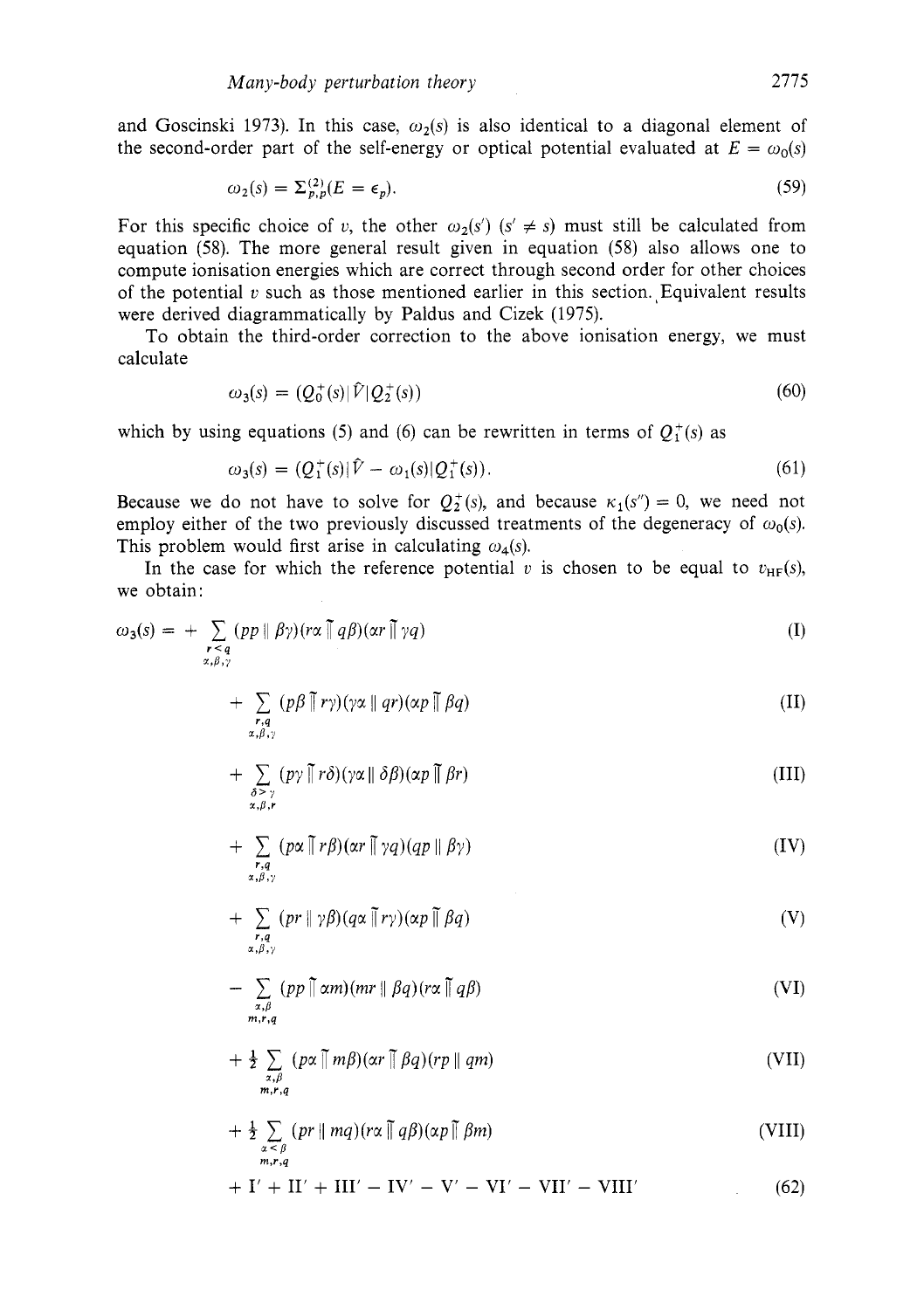where each primed term is formed from the respective unprimed term by performing the substitutions:  $\alpha \rightarrow m$ ,  $\beta \rightarrow n$ ,  $\gamma \rightarrow r$ ,  $\delta \rightarrow q$ ,  $r \rightarrow \alpha$ ,  $m \rightarrow \gamma$  and taking the complex conjugate.

The analogous expression giving  $\omega_1(s)$ ,  $\omega_2(s)$  and  $\omega_3(s)$  for the choice of zerothorder operator which involves removal of an electron from spin orbital  $\phi_h(Q_0^+(s) = a_h P_s^0)$  can be obtained from the above results by simply replacing  $\phi_p$ by  $\phi_h$ ,  $\epsilon_p$  by  $\epsilon_h$  and changing the sign. Thus, the perturbative solution of the operator equation of motion is, as expected, equally suited to treatment of electron affinities and ionisation potentials. Results equivalent to equation (62) were given by Cederbaum (1973) in the form of a diagrammatic expansion of the electron propagator self-energy.

#### **4. Particle-hole excitations**

**A** very important type of excitation in atomic or molecular systems, which is observed in ultraviolet spectroscopy, may be classified as being of particle-hole type. The zeroorder excitation operator and energy are then

$$
Q_0^+(s) = a_p^+ a_h P_s^0 \tag{63}
$$

and

$$
\omega_0(s) = \epsilon_p - \epsilon_h \tag{64}
$$

respectively. The first-order correction to the excitation energy is obtained from equations  $(22)$  and  $(49)$  as

$$
\omega_1(s) = \text{Tr}(P_s^0[a_h^+ a_p, [V, a_p^+ a_h]) = -(pp \, \|hh) + \Delta v_{pp} - \Delta v_{hh}.
$$
 (65)

When the potential  $v$  is the Hartree-Fock potential given by equation  $(50)$  this result reduces to  $-(pp||hh)$ , a well known result in propagator theory (Linderberg and Ohrn 1973). The degeneracy of the unperturbed operators  $\{O_0^+(s'')\}$  is again lifted in first order since the difference

$$
\omega_1(s) - \omega_1(s') = \sum_{r} [(pp \parallel rr) - (hh \parallel rr)] (f_r(s) - f_r(s')) \tag{66}
$$

will be non-vanishing for a general set of spin orbitals except when  $f_r(s) = f_r(s')$  for all  $r \neq h, p$ , i.e. when  $s = s'$ , since  $f_h(s) = f_h(s') = 1$  and  $f_p(s) = f_p(s') = 0$ . It should be noted that we assume that no orbital energies or two-electron integrals are equal by symmetry. Degeneracies related to the possible angular momentum symmetry, spin symmetry or point-group symmetry of the Hamiltonian may be treated as usual by choosing the proper tensor components for the unperturbed excitation operators. For simplicity we do not consider this problem here.

The calculation of the first-order correction to the excitation operator is similar to the calculation in the preceding section. We write the results as

$$
Q_1^+(s) = \sum_r \left[ (r p \prod h h) - \Delta \tilde{v}_{r p} \right] a_r^+ a_h P_s^0 \tag{I}
$$

$$
-\frac{1}{2}\sum_{\mathbf{r}}^{*}\left(\mathbf{r}\mathbf{p}\prod_{\mathbf{r}}^{*}\mathbf{r}'\mathbf{l}'\right)a_{\mathbf{r}}^{+}a_{\mathbf{r}'}^{+}a_{\mathbf{l}'}a_{\mathbf{h}}P_{\mathbf{s}}^{0}\tag{II}
$$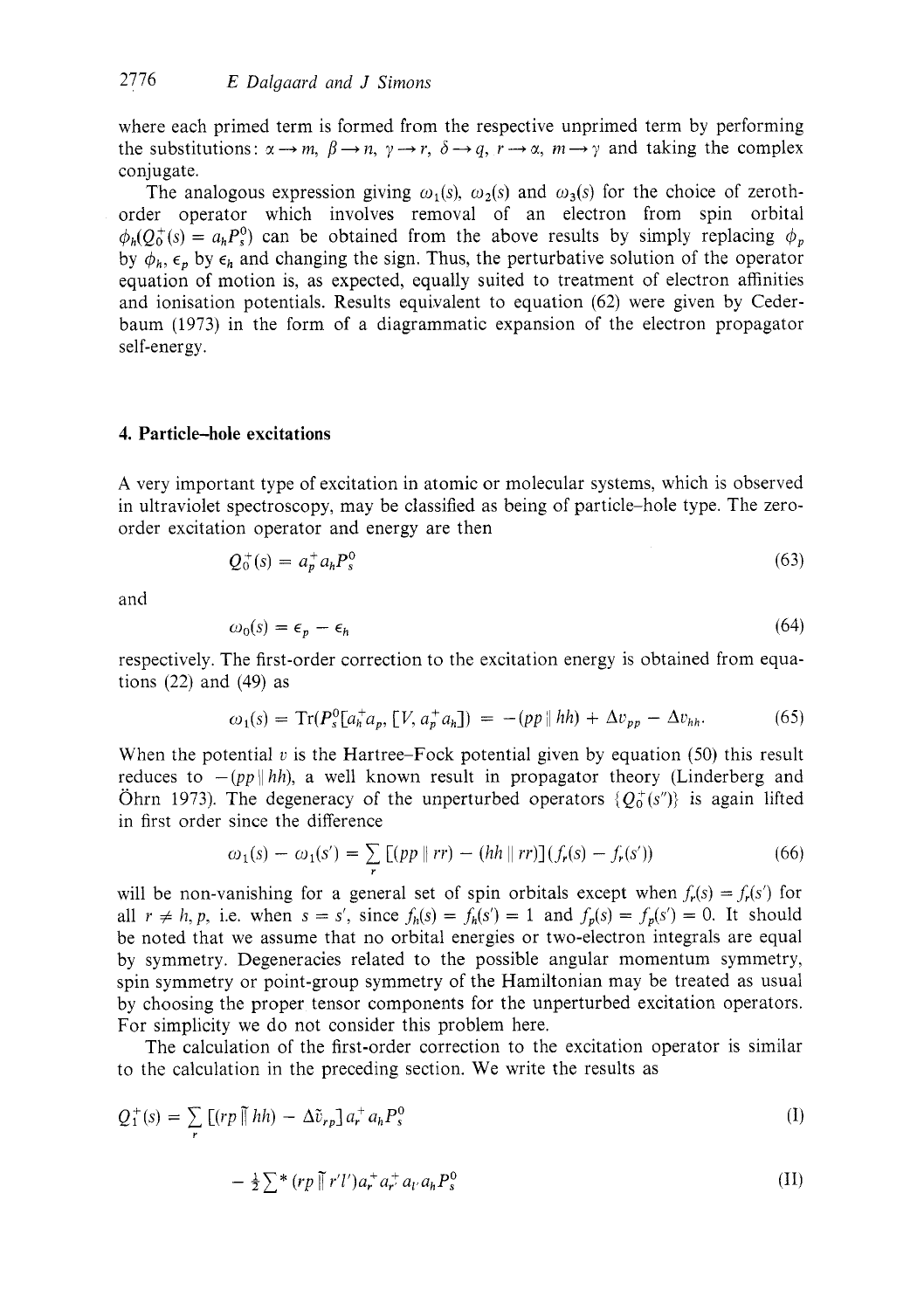$$
+ \sum_{l} \Delta \tilde{v}_{hl} a_p^+ a_l P_s^0 \tag{III}
$$

$$
+\tfrac{1}{2}\sum^{*}\left(h l \prod^{*} r' l'\right) a_{p}^{+} a_{r'}^{+} a_{l'} a_{l} P_{s}^{0}
$$
\n(IV)

$$
-\sum_{\mathbf{r}l} \Delta \tilde{v}_{\mathbf{r}l} a_{\mathbf{r}}^{\dagger} a_{\mathbf{h}} [a_{\mathbf{r}}^{\dagger} a_l, P_s^0]
$$
 (V)

$$
-\frac{1}{4}\sum_{i}^{*} (rl \tilde{||} r'l') a_{p}^{+} a_{h} [a_{r}^{+} a_{r'}^{+} a_{l'} a_{l}, P_{s}^{0}]. \qquad (VI)
$$

(67)

The \* has the same meaning as in equation (53).

energy. First we write We are now ready to calculate the second-order correction to the excitation

$$
\omega_2(s) = (Q_1^+(s)|(\omega_0 - \hat{H}_0)|Q_1^+(s)).
$$
\n(68)

This form is convenient since the only effect of  $(\omega_0 - \hat{H}_0)$  on  $Q_1^+(s)$  is to remove all denominators and change the sign of all terms in equation (67). The calculation of  $\omega_2(s)$  is then equivalent to the evaluation of the norm of  $Q_1^+(s)$ , which is facilitated by the orthogonality properties of the operators appearing in equation (67). The overlap matrix for these operators has the structure

$$
\begin{array}{ccccccccc} & & I & & II & & III & & IV & & V & & VI \\ I & X & 0 & 0 & 0 & 0 & 0 & \\ II & 0 & X & X & X & X & 0 & \\ III & 0 & X & X & 0 & 0 & 0 & \\ IV & 0 & X & 0 & X & X & 0 & \\ V & 0 & X & 0 & X & X & 0 & \\ V & 0 & 0 & 0 & 0 & 0 & X & \\ \end{array} \hspace{1.5cm} (69)
$$

and we observe that the number of distinct operator scalar products we have to evaluate, in order to find  $\omega_2(s)$ , is 10. The sum of these terms may be written as

$$
\omega_2(s) = \sum_{n} [(hh \parallel pn) - \Delta \tilde{v}_{pn}] [(np \parallel hh) - \Delta v_{np}]
$$
  
+ 
$$
\sum_{\alpha} [(pp \parallel \alpha h) - \Delta \tilde{v}_{\alpha h}] [h\alpha \parallel pp) - \Delta v_{hz}]
$$
  
+ 
$$
\sum_{n} \Delta \tilde{v}_{nh} \Delta v_{hn} + \sum_{\alpha} \Delta \tilde{v}_{px} \Delta v_{\alpha p}
$$
  
+ 
$$
\sum_{\substack{n \neq p \\ n \neq h}} [(hh \parallel n\alpha)(\alpha n \parallel pp) + (pp \parallel n\alpha)(\alpha n \parallel hh)
$$
  
+ 
$$
(hp \parallel \alpha n)(n\alpha \parallel ph) + (ph \parallel \alpha n)(n\alpha \parallel hp)
$$
  
+ 
$$
\Delta v_{\alpha n}(n\alpha \parallel hh) + (hh \parallel \alpha n) \Delta \tilde{v}_{nz} + \Delta \tilde{v}_{\alpha n}(n\alpha \parallel pp) + (pp \parallel \alpha n) \Delta v_{nz}]
$$
  
+ 
$$
\sum_{\substack{n \geq m \\ n \neq h}} [(n\alpha \parallel mh)(hm \parallel \alpha n) + (\alpha n \parallel pm)(mp \parallel n\alpha)]
$$
  
+ 
$$
\sum_{\substack{n \geq m \\ n \neq p}} [(n\alpha \parallel pf)(\beta p \parallel \alpha n) + (\alpha n \parallel \beta h)(h\beta \parallel n\alpha)].
$$
(70)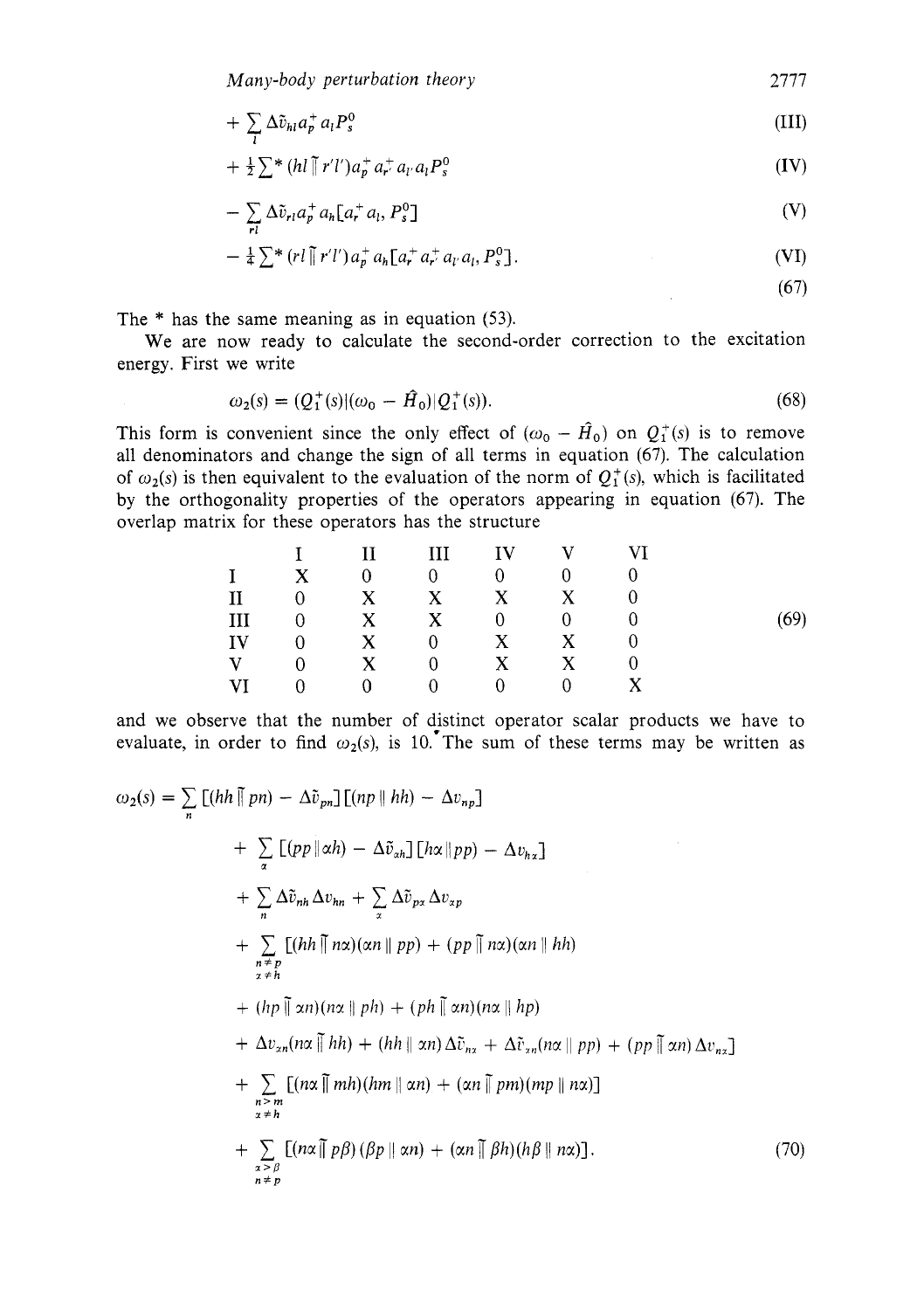Again a considerable simplification is obtained when the orbitals are calculated using a Hartree-Fock potential corresponding to the occupation numbers  $\{f_k(s)\}\$ . In this case the second-order excitation energy correction agrees with the result of Oddershede and Jorgensen (1977) derived from a perturbation expansion of the polarisation propagator self-energy. This comparison is of course only a check on the calculations. Paldus and Cizek (1975) have analysed the particle-hole excitation energy diagrammatically and given results equivalent to equation (70).

## **5. Concluding remarks**

In this paper we have shown how one can solve operator equations of motion in a perturbative manner. The essential ingredients which allow us to develop a rigorous solution of these perturbation equations, which in the examples considered are degenerate in zeroth order, are the trace form of operator scalar product and the symmetry projectors which remove this degeneracy in first order. This operator scalar product fulfils all the axioms of a scalar product defined on a linear space. The solution of the operator equation of motion through any order is shown to result in a projector which permits the calculation of transition moments and expectation values, which are correct through the same order.

As applications of the theory we studied electronic ionisation and excitation processes. The ionisation energies obtained by solving the operator equations were shown to agree, through third order, with the results of perturbation treatments in Green's function theory, a comparison that serves as a check on the calculations. Explicit formulae were given for electron affinities (and ionisation potentials) and particle-hole excitation energy through third and second order, respectively. We have included through second order, the possibility that a general one-particle potential is used to define the zeroth-order Hamiltonian.

The approach to many-body perturbation theory employed here is similar to the perturbation theory for propagators, which is also conveniently studied using superoperators, operator scalar products, inner projections and partitioning techniques (Goscinski and Lukman 1970, Pickup and Goscinski 1973, Jørgensen and Simons 1975, Nerbrant 1976). The propagator theory is based on a different operator scalar product, however. Both procedures aim at direct calculation of observable quantities such as transition moments and energies. While the propagator has a set of poles in the complex plane corresponding to a certain manifold of transitions, the present application of Rayleigh–Schrödinger perturbation theory for excitation operators concentrates on one particular transition. Our approach is completely equivalent to standard perturbation theory for the individual states involved in the transition studied. The possible advantage of the operator treatment lies in the compact expressions it offers for the quantities of interest.

## **Appendix**

The purpose of this appendix is to give a brief description of how the operator scalar products are calculated in practice. Using the anticommutation relations for creation and annihilation operators,

$$
[a_r^+, a_s]_+ = \delta_{rs}
$$
  

$$
[a_r, a_s]_+ = 0
$$
 (A.1)